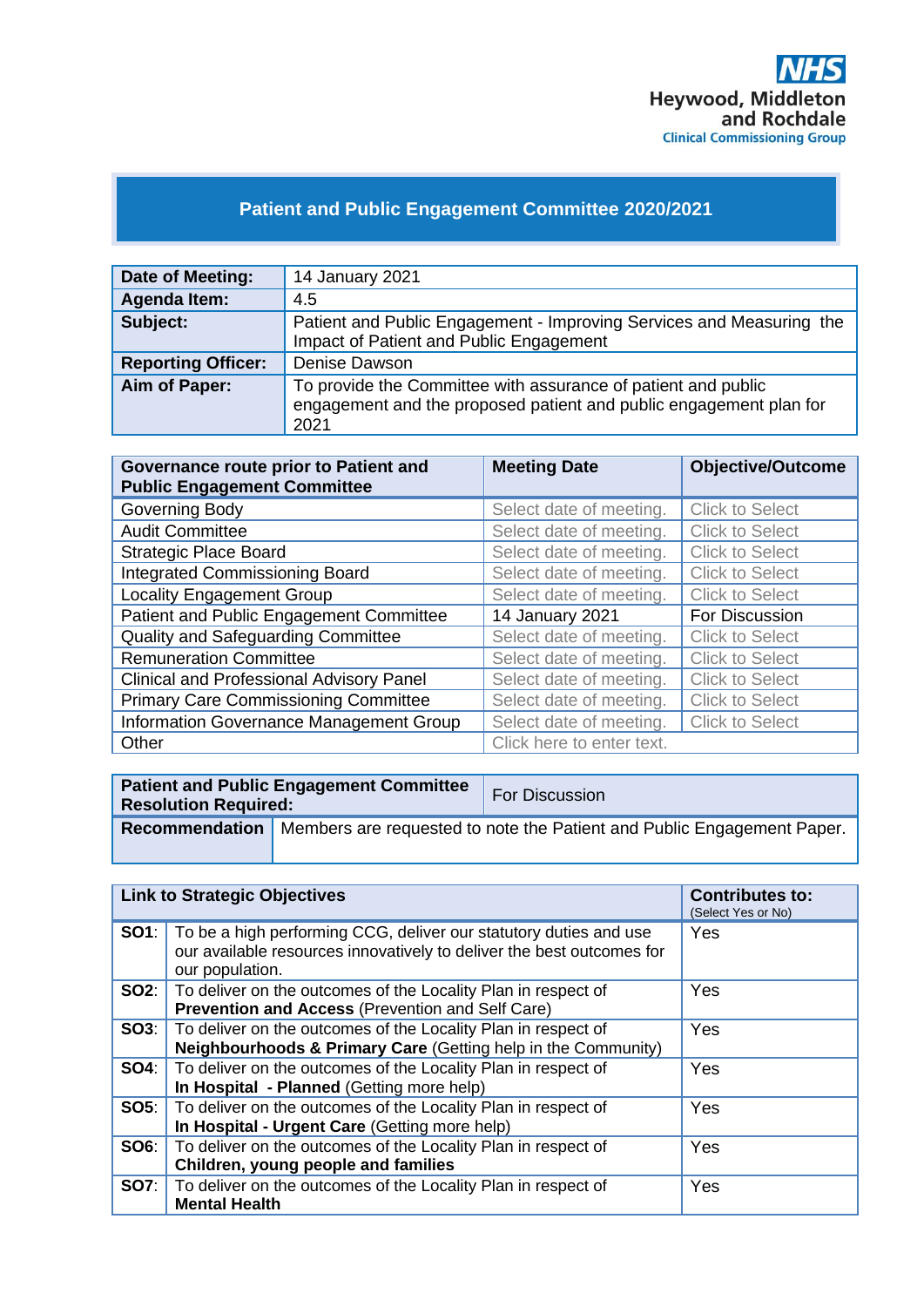|                                                                                  | <b>Risk Level:</b> (To be reviewed in line with Risk Policy) | Not Applicable |
|----------------------------------------------------------------------------------|--------------------------------------------------------------|----------------|
| <b>Comments</b><br>(Document should detail<br>how the risk will be<br>mitigated) | N/A                                                          |                |

| <b>Content Approval/Sign Off:</b>                                 |                                                                  |
|-------------------------------------------------------------------|------------------------------------------------------------------|
| The contents of this paper have been<br>reviewed and approved by: | Director of Operations / Executive Nurse,<br><b>Karen Hurley</b> |
| <b>Clinical Content signed off by:</b>                            | Not applicable                                                   |
| Financial content signed off by:                                  | Not Applicable                                                   |

|                                                       | <b>Completed:</b> |
|-------------------------------------------------------|-------------------|
| Clinical Engagement taken place                       | Not Applicable    |
| Patient and Public Involvement                        | Yes               |
| <b>Patient Data Impact Assessment</b>                 | Not Applicable    |
| Equality Analysis / Human Rights Assessment completed | Not Applicable    |

### **Executive Summary**

### **1. Introduction**

In the context of rapidly changing national and regional NHS landscape it is essential that patient and public engagement is central to the Integrated Care System (ICS) ensuring local people are able to access joined up services, when they need them and where they need them. In other words design care around people delivering high quality, cost effective services for our diverse communities.

# **2. Current ways we engage local People**

There are only two ways of engaging with people; face to face engagement or using on line or hard copy tools such as surveys. All techniques are variants of the main two, whether it be Zoom meetings, focus groups, Deliberative Enquiry, World Café, social media, questionnaire etc., all have value dependant on your target audience.

The key skill in engagement is not the talking (or asking) but the listening. Listening actively to ensure understanding of what the audience is really saying and encouraging them to contribute more.

Currently HMR CCG generally use one of the following methods to engage:

- Focus groups small group meeting of invited delegates following a set agenda allowing participants to say as much as they need and encouraging all to have a say
- Public meeting larger group meetings normally with a blanket invitation allowing people to have a say and listen to proposals
- Surveys electronic or otherwise asking participants to answer a set of mainly closed questions but with open questions if needed.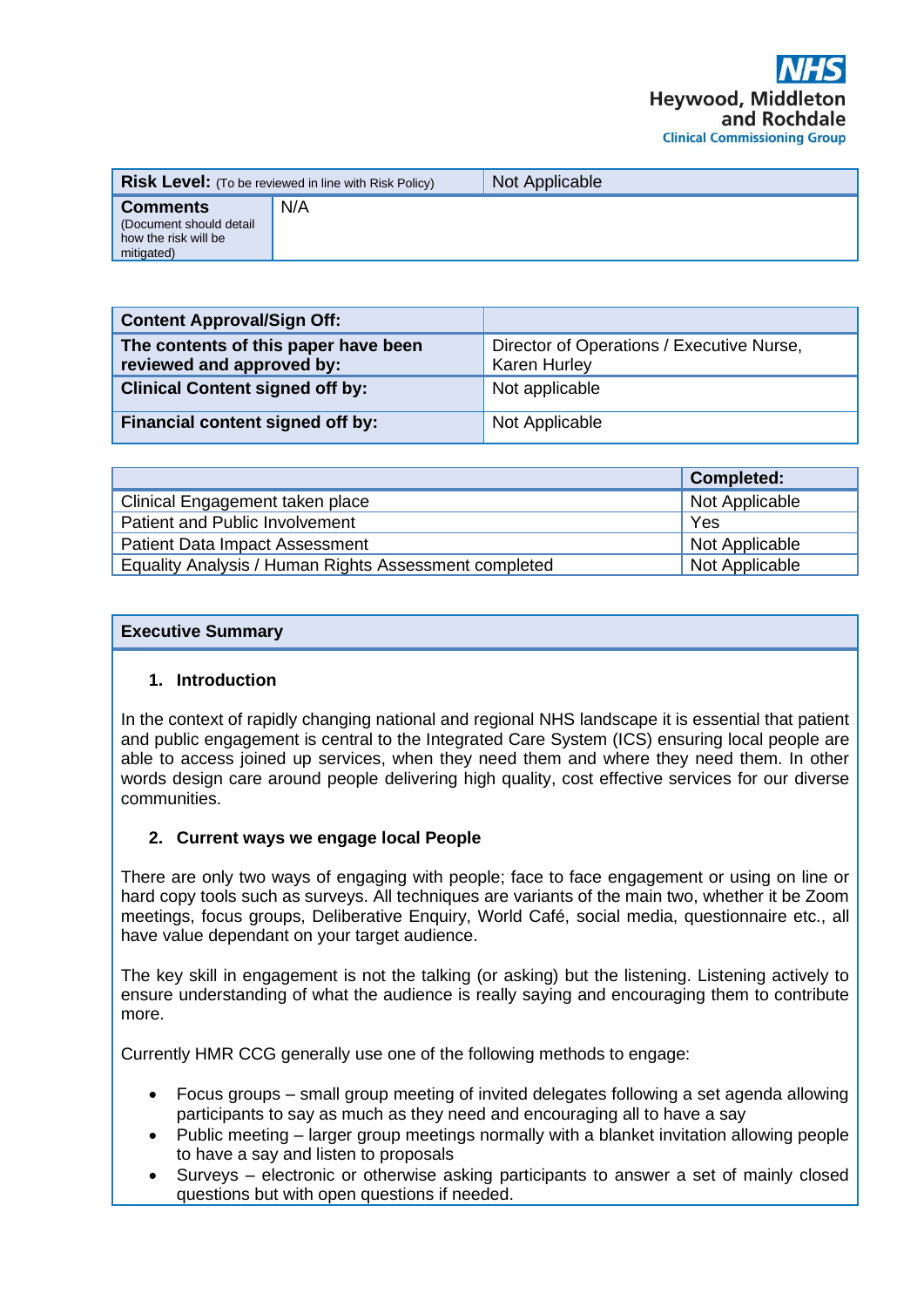

- Commissioning panels inviting service users to take part in the assessment of prospective providers and in partnership with commissioners.
- Information giving using various media to tell people what is planned or what has been implemented

## **3. How can public engagement improve services?**

Patient/service user feedback is invaluable in providing intelligence that is used in conjunction with other quality and process measures to form a picture of services Giving people a say about the decisions that affect their lives leads to:

- A better understanding of why decisions are made.
- An understanding of why options may or may not go ahead.
- Buy in to a new service and better usage.
- Empowers people to take personal responsibility for their own health.
- Builds trust between commissioners, providers and service users/patients that decisions made about planning, developing, implementing or decommissioning services have been made in the right way for the right reasons.
- Improves equality of access and quality of care.

## **4. How can we prove the link between engagement and improvement?**

The most difficult part of the engagement process is measuring the impact it has had. This is the area where the CCG and the future ICS need to strengthen. Having 500 people at an event or 1,000 responding to a survey is good but the key is what difference has the engagement made to those participants. The "so what" question.

Proving the link between public/patient engagement and changes in service use is very difficult because there can be so many influencing factors (service has improved, local transport is better, communication about the service is more effective, service has opened local delivery points) and patient/service user engagement may be one of them.

Some engagement, particularly with young people in schools may take a generation to show an impact when those young people may make decisions based on engagement and understanding learned at school.

So, what can we do?

- Ask those that took part what difference it made. we can ask people who took part in engagement if it made a difference to their thinking or actions. This is effective but does have drawbacks –
	- $\circ$  You can only ask those who took part in the engagement and probably more than once over a length of time, in effect introducing a longitudinal element to the engagement. This takes time and can exclude others from being engaged. They may also become tired of responding
- Measure changes to the way services are used and draw the link between public/patient engagement and the timing of the changes.
- Ask participants to assess the engagement exercise they took part in to say if they think it would change their behaviour in any way.
- Set up an ongoing panel of people, representative of the community, who agree to take part in a number of engagement exercises each year and who could be used as a change barometer.
- Utilise our voluntary sector partnerships and their networks.
- **5. Co-design and co-production**.